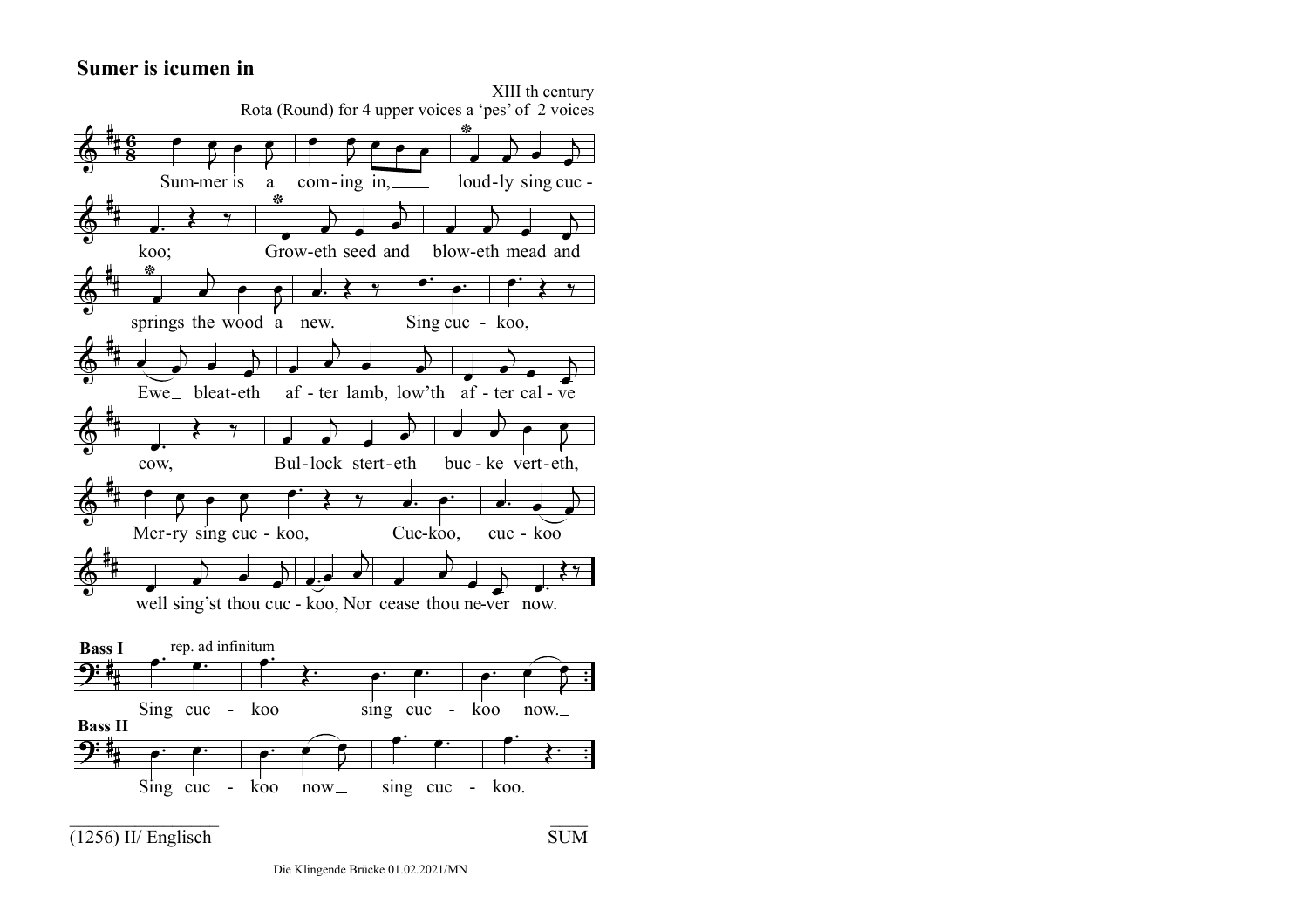## **Cuccu Song**

*attributed to John of Fonsete Reading Abbey (c.1225)* 

/Sumer is icumen in/ /Lhude sing cuccu/ /Groweth sed and bloweth med and springth the wde nu/ /Sing cuccu awe bleteth after lomb/ /lhouth after calue cu/ /Bulluc sterteth/ /bucke uerteth/ murie sing cuccu Wel singes thu cuccu ne swik thu nauer nu./

*(British Museum, Harleian MSS 798)*